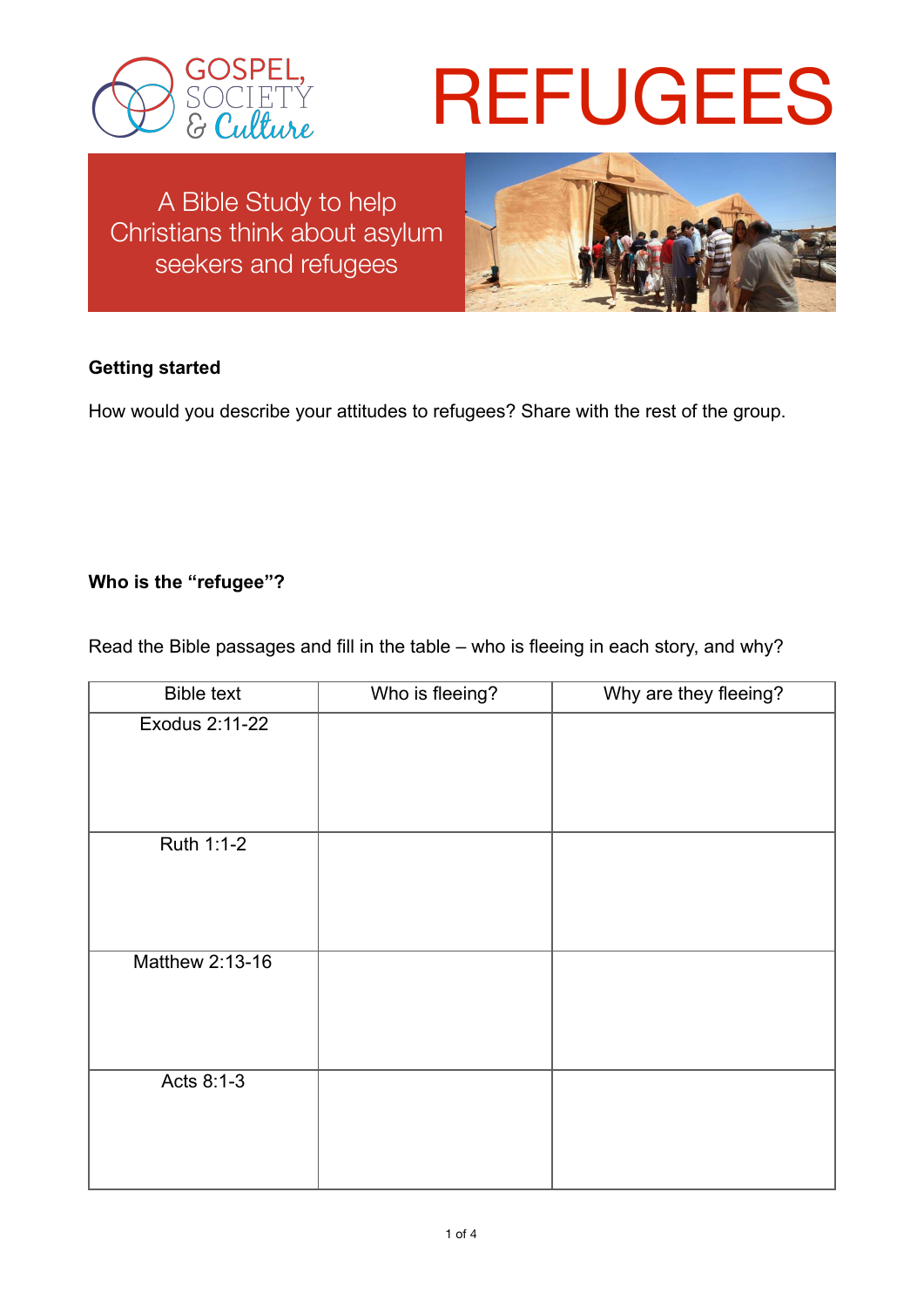## **How does God respond to injustice in the world now?**

Malachi 3:5

Amos 5:10-13

## **What does God promise to do about injustice in the world one day?**

Acts 17:30-31

Revelation 21:1-4

### **How does God want his people to respond to injustice?**

Micah 6:8

Zechariah 7:8-10

James 2:1-7

James 2:14-17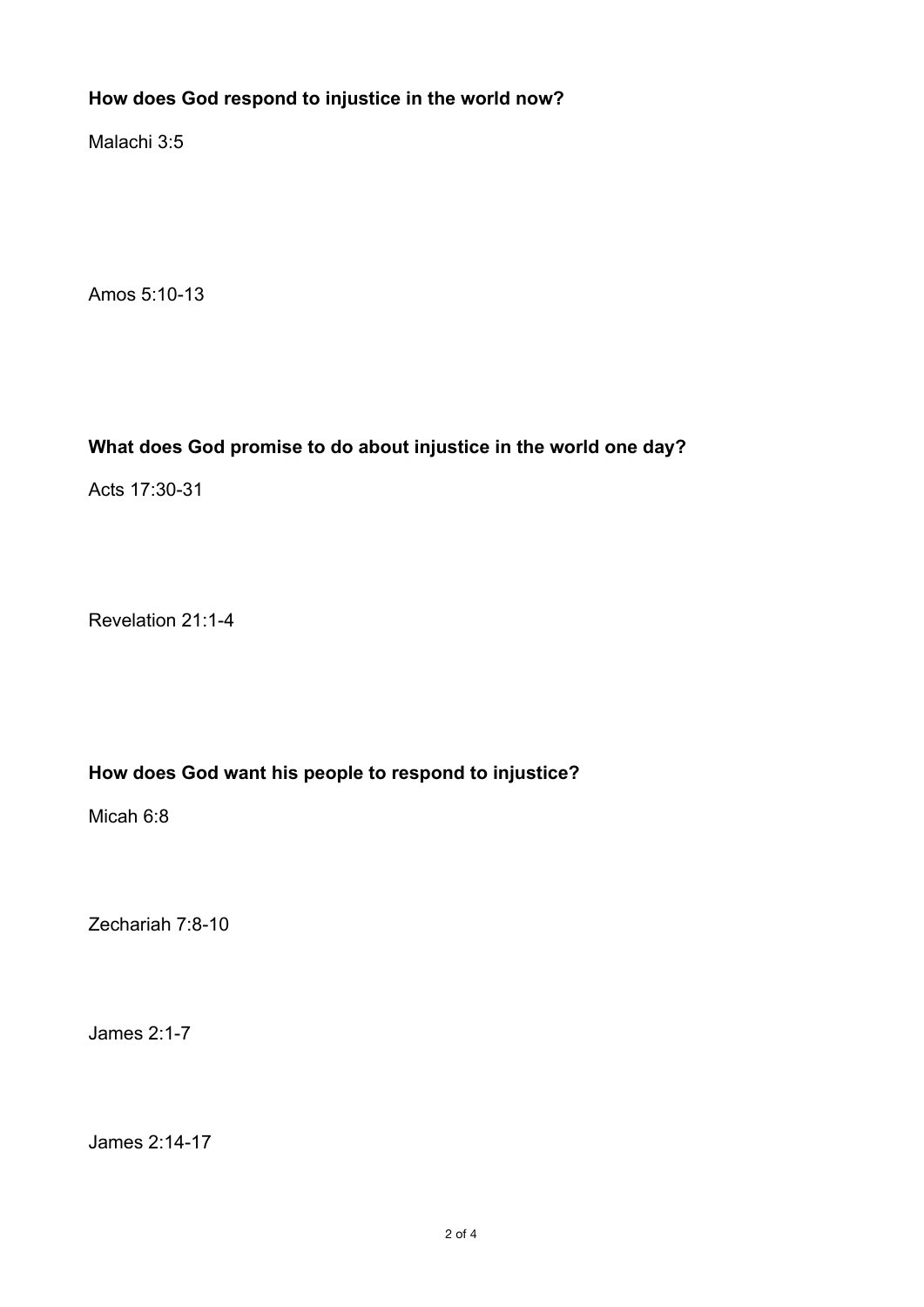## **Why does God want his people to respond to injustice in this way?**

Genesis 1:27

Leviticus 19:33-37

Deuteronomy 24:14-22

Hebrews 11:13-16

### **How does God use his people to bless the "strangers in the land"?**

Ruth 2:8-13

Romans 12:13

Proverbs 31:8-9

## **How does God use the strangers in the land to bless their "hosts"?**

Genesis 41:56-57

Ruth 2:8-13

Luke 10:25-37